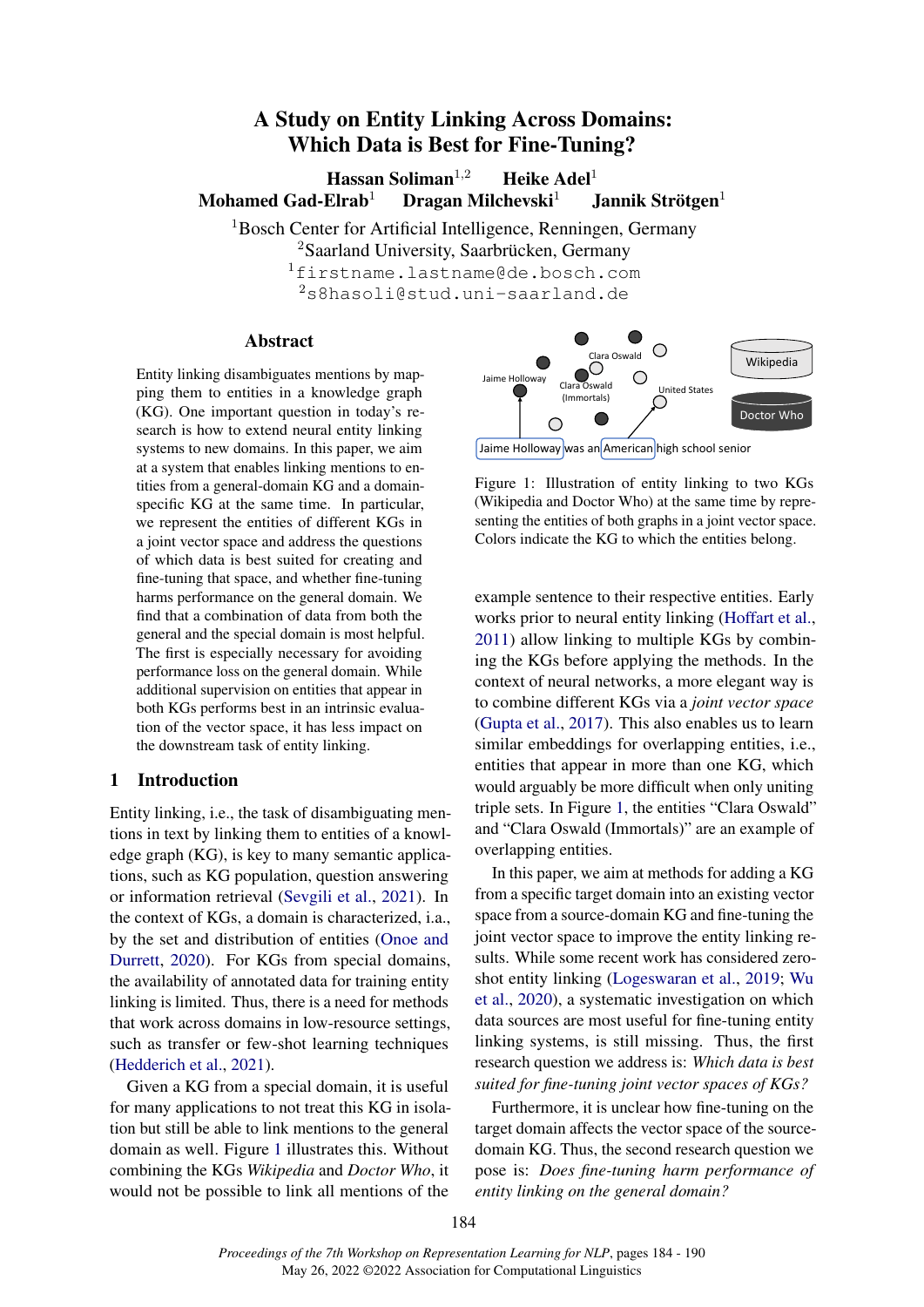To answer these research questions, we present a systematic investigation of the impact of different information sources on the vector space (intrinsic evaluation) as well as on the entity linking performance (extrinsic evaluation). Further, we will publish the list of overlapping entities that we created along with this paper to ensure reproducibility.

### 2 Related Work

As in other fields of natural language processing, deep learning became the predominant approach in entity linking [\(He et al.,](#page-5-7) [2013;](#page-5-7) [Sun et al.,](#page-5-8) [2015;](#page-5-8) [Francis-Landau et al.,](#page-5-9) [2016;](#page-5-9) [Yamada et al.,](#page-6-0) [2016;](#page-6-0) [Gupta et al.,](#page-5-4) [2017;](#page-5-4) [Kolitsas et al.,](#page-5-10) [2018\)](#page-5-10). In today's research, the usage of pre-trained language models, such as BERT [\(Devlin et al.,](#page-5-11) [2019\)](#page-5-11), is particularly popular [\(Peters et al.,](#page-5-12) [2019;](#page-5-12) [Logeswaran](#page-5-5) [et al.,](#page-5-5) [2019;](#page-5-5) [Humeau et al.,](#page-5-13) [2020;](#page-5-13) [Wu et al.,](#page-5-6) [2020\)](#page-5-6).

In this paper, we aim at a neural entity linking system which allows linking mentions to more than one KG by creating a joint vector space for entity representations from different KGs. Related to this, [Gupta et al.](#page-5-4) [\(2017\)](#page-5-4) propose a method to create a joint vector space for entities from different sources that are represented by different means, such as descriptions, contexts or fine-grained types. In the context of entity linking across domains, [Onoe and](#page-5-1) [Durrett](#page-5-1) [\(2020\)](#page-5-1) build a domain-independent system that relies on fine-grained entity types. In contrast, [Logeswaran et al.](#page-5-5) [\(2019\)](#page-5-5) and [Wu et al.](#page-5-6) [\(2020\)](#page-5-6) utilize descriptions of entities from KGs to obtain entity representations. In particular, [Logeswaran et al.](#page-5-5) [\(2019\)](#page-5-5) propose domain-adaptive pre-training to apply entity linking to unseen entities from a KG of a new domain. [Wu et al.](#page-5-6) [\(2020\)](#page-5-6) build on that work but train their model only on labeled data from a general domain (Wikipedia). [Vyas and Ballesteros](#page-5-14) [\(2021\)](#page-5-14) generalize those models and allow them to handle arbitrary KGs with entities represented by an arbitrary set of attribute-value pairs.

In contrast to those works, we also take into account overlapping entities between the two KGs and study which impact fine-tuning on different data sources has on the joint vector space as well as on entity linking performance.

# 3 Linking Model and Extension Method

In this section, we detail the entity linking model and describe how the model can be extended to a new domain.

#### 3.1 Entity Linking Model

To be able to directly compare with state-of-theart related work, we build upon the entity linking model proposed by [Wu et al.](#page-5-6) [\(2020\)](#page-5-6). It consists of three parts (context encoder, candidate encoder and cross-encoder) which are used in two phases (candidate generation and candidate ranking). Note that our extension approach is independent of the underlying system though.

Candidate generation. In this step, the context encoder creates a vector representation for a mention given a textual context. Similarly, the candidate encoder embeds a candidate entity from the knowledge graph given its textual description. For both model parts, a BERT encoder is used and the CLS token serves as the output embedding. For candidate generation, the  $k$  most similar entities to a given mention are retrieved where similarity is measured by cosine similarity between the entity and the mention embeddings.

Candidate ranking. For candidate ranking, the cross-encoder estimates how likely a mention represents a candidate entity. For this, a third BERT model is used that receives as input the concatenation of the textual context of the mention and the title and description of the candidate entity. Its CLS token is then fed into a feed-forward layer to compute a score that is trained to be higher for the correct candidate entity than for wrong candidate entities.

# <span id="page-1-0"></span>3.2 Extension to New Domains

To extend the model to a new domain, we finetune the weights  $\theta$  of the context and candidate encoders.

Information Sources for Fine-Tuning. In our experiments, we investigate which data or which set of data is most promising for fine-tuning. For this, we use the following information sources: (i) data annotated with entities from the KG of the *target domain* (T), (ii) additional data that is annotated with entities from the KG of the *source domain* (S), and (iii) a list of *overlapping entities* between the KG from the source domain and the KG of the target domain (O). The following paragraphs describe how the data sources are used for fine-tuning.

Fine-Tuning Loss Functions. For fine-tuning on data annotated with entity information from a KG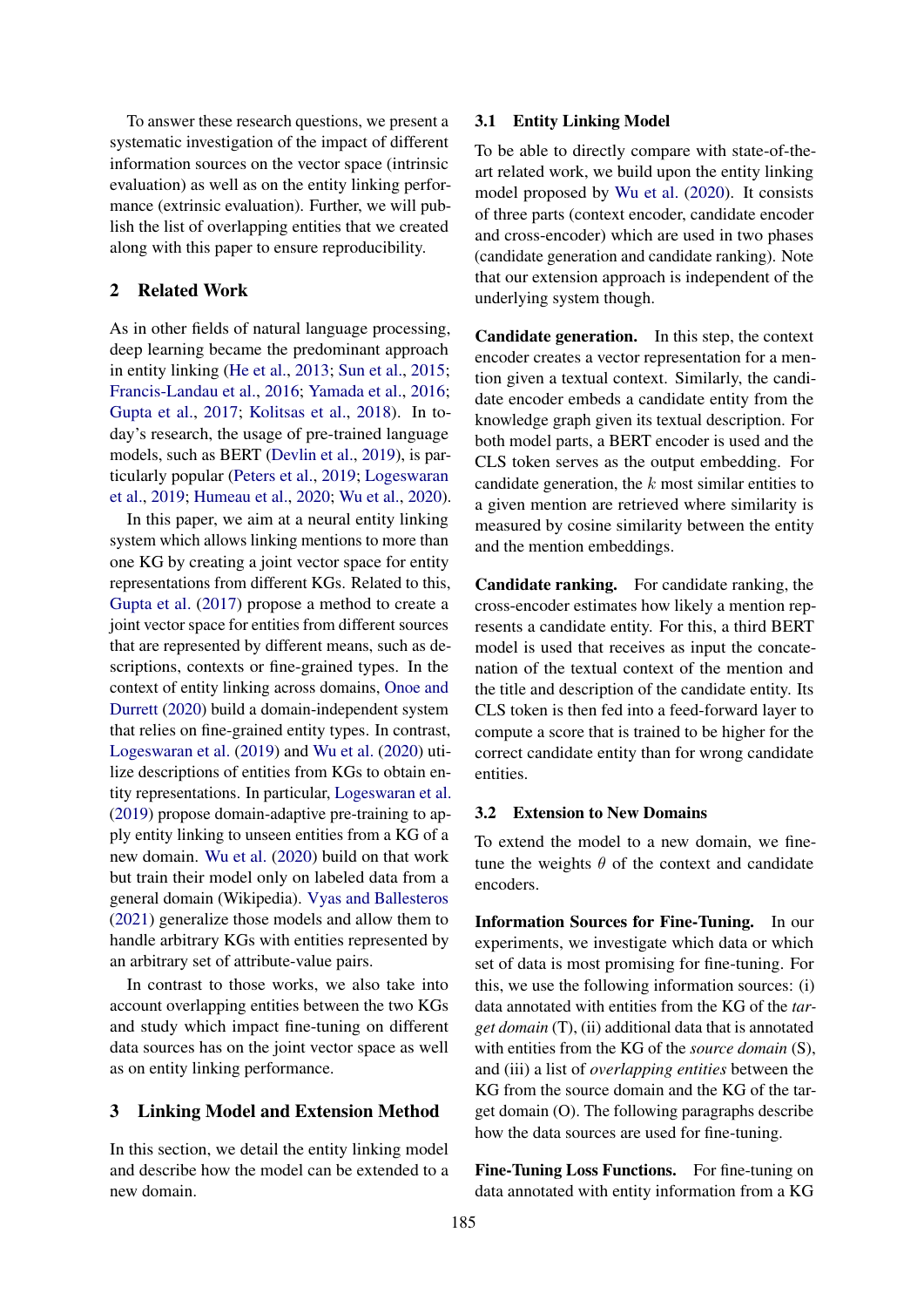<span id="page-2-4"></span>

| Domain |                      | Entities  | Mentions |        |       | Overlapping $(0)$ |          |  |
|--------|----------------------|-----------|----------|--------|-------|-------------------|----------|--|
|        |                      |           | Train*   | $Dev*$ | Test  | Candidates        | Filtered |  |
|        | American Football    | 31,929    | 3.000    | 320    | 578   | 24,074            | 22,928   |  |
|        | Doctor Who           | 40,281    | 6,360    | 640    | 1.334 | 10,458            | 3,611    |  |
|        | Fallout              | 16,992    | 2,500    | 320    | 466   | 2,876             | 752      |  |
|        | <b>Final Fantasy</b> | 14,044    | 4,360    | 640    | 1.041 | 1,495             | 413      |  |
|        | Wikipedia (Reddit)   | 5,903,538 | 7.711    | 409    | 1.328 |                   |          |  |

<span id="page-2-0"></span>Table 1: Statistics for the datasets used in our experiment (\* corresponds to the fine-tuning phase).

(i.e., settings S and T), we use the following loss function:

$$
L_{\theta} = \sum_{m,e \in D} \left( -s(v_m, v_e) + \log \sum_{c \in C_e} \exp(s(v_m, v_c)) \right)
$$
\n(1)

where  $D$  is a dataset, annotated with mentions  $m$ and their corresponding entities  $e$ ,  $v_m$  is the representation of the context encoder of mention  $m$  in a textual context,  $v_e$  is the representation of the candidate encoder of the textual description of entity e from the KG and  $C_e$  is a randomly sampled batch of negative entities from the KG.

<span id="page-2-1"></span>For fine-tuning on the list of overlapping entities (i.e., setting O), we use the following loss function:

$$
L_{\theta} = \sum_{e_{\text{KG1}}, e_{\text{KG2}} \in D} (-2 \cdot s(v_{e_{\text{KG1}}}, v_{e_{\text{KG2}}}) + \log \sum_{c \in C_{e_{\text{KG2}}}} \exp(s(v_{e_{\text{KG1}}}, v_c)) + \log \sum_{c \in C_{e_{\text{KG1}}}} \exp(s(v_{e_{\text{KG2}}}, v_c)))
$$
(2)

where D is the list of overlapping entities,  $e_{KG1}$  is an entity that appears in KG 1,  $e_{KG2}$  is its counter entity from KG 2 and  $v_{e_{\text{KG}}}$  and  $v_{e_{\text{KG}}}$  are the representations of their textual descriptions from the two KGs, and s is defined as in Equation [1.](#page-2-0)  $C_{\text{ekG2}}$ and  $C_{\text{ekG1}}$  are randomly sampled batches of negative entities from the list of overlapping entities (that are from KG 2 and KG 1, respectively, and do not overlap with  $v_{e_{\text{KG}}}$  and  $v_{e_{\text{KG}}}$ , respectively). This loss function encourages overlapping entities from KG 1 and KG 2 to have similar vector representations in the joint vector space while it pushes representations of other entity pairs further apart.

Combination of Information Sources. We also experiment with combinations of the different information sources described above. In particular when combining settings S and T, in each epoch, we first present batches from S to the model followed by

batches from T. When adding O to a combination, we first fine-tune the model on S and/or T (using loss function [1\)](#page-2-0) and then continue fine-tuning on O (using loss function [2\)](#page-2-1).

# 4 Experiments and Results

In this section, we present our study and report the effects of fine-tuning on the latent representation as well as on the downstream task of entity linking.

**Baseline.** We use the neural entity linking model BLINK [\(Wu et al.,](#page-5-6) [2020\)](#page-5-6) as our baseline model. $<sup>1</sup>$  $<sup>1</sup>$  $<sup>1</sup>$ </sup>

Fine-tuning Configurations. We experiment with the following combinations of the information sources presented in Section [3.2:](#page-1-0) S, T, TO, TS, TOS.[2](#page-2-3) Hyperparameters are provided in Section [A](#page-6-1) of the appendix.

#### 4.1 Data

Data from target domain (T). The experimental setup requires *domain-specific* entity linking data which is split into fine-tuning and test set. To the best of our knowledge, there is no benchmark available for this. Therefore, we adopt the Wikia dataset for zero-shot entity linking across domains [\(Logeswaran et al.,](#page-5-5) [2019\)](#page-5-5). We select four domains (*American Football*, *Doctor Who*, *Fallout*, *Final Fantasy*) and randomly split each domain into finetuning (train and dev) and test sets (see top part of Table [1\)](#page-2-4). Throughout the experiments, we consider Wikipedia as the *source-domain KG* and one of the domains from Wikia as the *target-domain KG*.

Data from source domain (S). As additional contextual data for source-domain entities, we adopt the Reddit dataset [\(Botzer et al.,](#page-5-15) [2021\)](#page-5-15) that contains Reddit blog posts with mentions linked to

<span id="page-2-2"></span><sup>&</sup>lt;sup>1</sup>It has been trained on an English Wikipedia dump from May 2019, using over 5.9M pages as entities (page titles are used as entity names and summary paragraphs as descriptions) and around 9M Wikipedia interlinks as mention-entity annotations. For further details, please see [Wu et al.](#page-5-6) [\(2020\)](#page-5-6).

<span id="page-2-3"></span><sup>&</sup>lt;sup>2</sup>We focus on combinations with T since combinations without T did not perform well in preliminary experiments.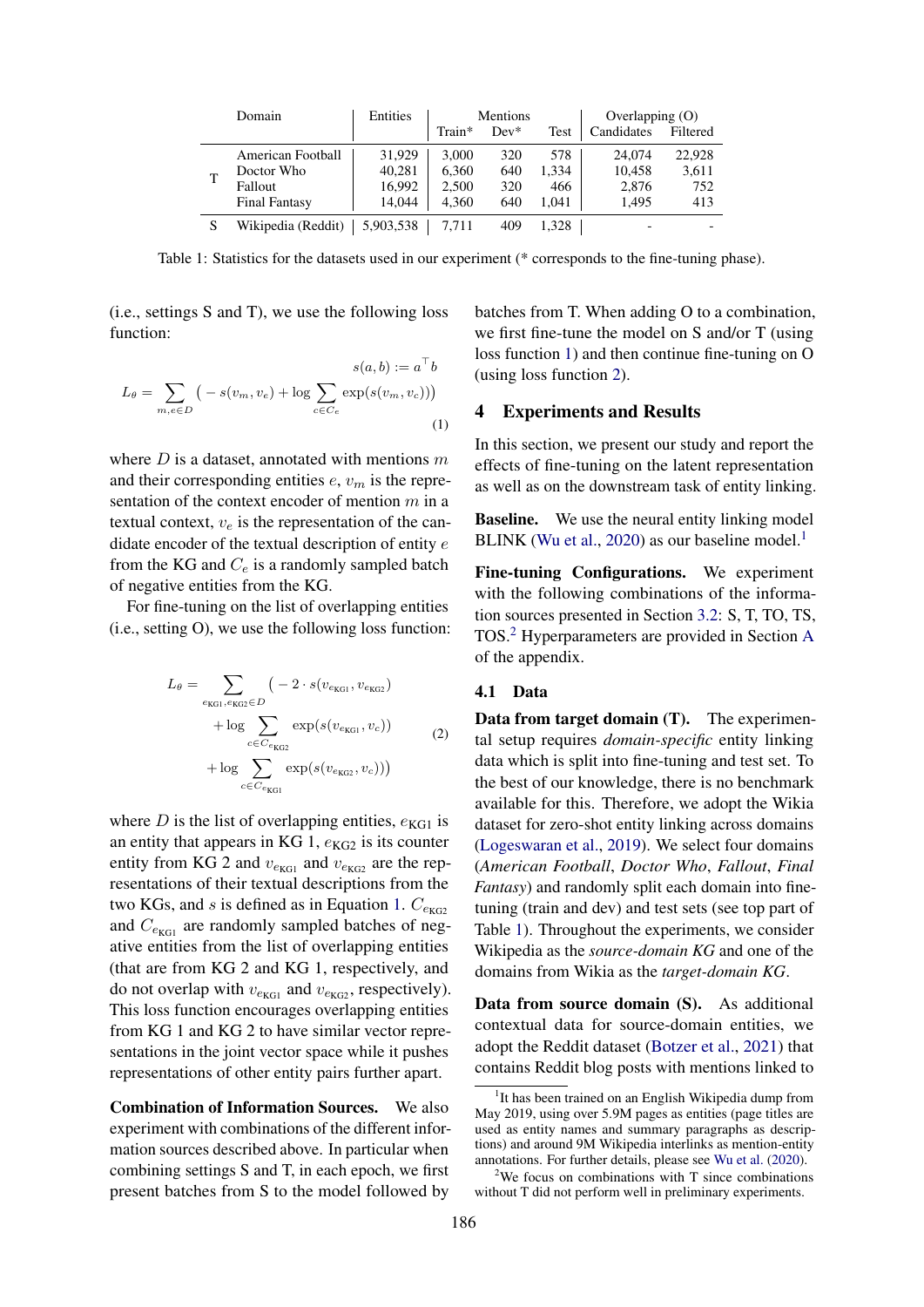<span id="page-3-2"></span>

| Target $KG \rightarrow$ American Football |            |           |            | Doctor Who |            | Fallout   | <b>Final Fantasy</b> |           |
|-------------------------------------------|------------|-----------|------------|------------|------------|-----------|----------------------|-----------|
| Model                                     | <b>MRR</b> | ACS       | <b>MRR</b> | ACS        | <b>MRR</b> | ACS       | <b>MRR</b>           | ACS       |
| <b>BLINK</b>                              | 0.4991     | 0.9938    | 0.4607     | 0.9650     | 0.4071     | 0.9603    | 0.3623               | 0.9532    |
| T                                         | 0.4982     | 0.9892    | 0.3926     | 0.9095     | 0.3533     | 0.9317    | $0.4136*$            | 0.9515    |
| <b>TO</b>                                 | 0.4990     | 0.9919    | $0.4932*$  | $0.9784*$  | $0.4558*$  | $0.9680*$ | $0.4400*$            | 0.9628    |
| TS                                        | 0.4999     | $0.9958*$ | 0.4323     | 0.9605     | $0.4223*$  | $0.9676*$ | $0.4072*$            | $0.9746*$ |
| <b>TOS</b>                                | 0.4995     | 0.9896    | 0.4619     | $0.9830*$  | $0.4534*$  | $0.9820*$ | $0.4209*$            | $0.9791*$ |

Table 2: Intrinsic evaluation of overlapping entities between each domain-specific KG and Wikipedia KG. \* shows statistically different results in comparison to BLINK (randomization test,  $\alpha = 0.005$  with Bonferroni correction).

<span id="page-3-3"></span>

|                        |              | Target KG<br>$\rightarrow$                                         |                                                             | American Football                                              |                                                                         | Doctor Who                                                              |                                                                         | Fallout                                                                 |                                                                 | <b>Final Fantasy</b>                                           |
|------------------------|--------------|--------------------------------------------------------------------|-------------------------------------------------------------|----------------------------------------------------------------|-------------------------------------------------------------------------|-------------------------------------------------------------------------|-------------------------------------------------------------------------|-------------------------------------------------------------------------|-----------------------------------------------------------------|----------------------------------------------------------------|
|                        |              | Model                                                              | AP@1                                                        | MAP@10                                                         | AP@1                                                                    | MAP@10                                                                  | AP@1                                                                    | MAP@10                                                                  | AP@1                                                            | MAP@10                                                         |
| $\overline{5}$<br>Eval | KG<br>target | <b>BLINK</b><br>S<br>$\mathbf{r}$<br><b>TO</b><br>TS<br><b>TOS</b> | 0.1747<br>0.1713<br>$0.2093*$<br>0.1938<br>0.2076<br>0.1540 | 0.4104<br>0.3732<br>$0.4606*$<br>0.4103<br>$0.4583*$<br>0.3292 | 0.4108<br>$0.5337*$<br>$0.6169*$<br>$0.5697*$<br>$0.6124*$<br>$0.5345*$ | 0.4810<br>$0.6191*$<br>$0.6925*$<br>$0.6558*$<br>$0.7124*$<br>$0.6149*$ | 0.3412<br>$0.4249*$<br>$0.4313*$<br>$0.4485*$<br>$0.4657*$<br>$0.4227*$ | 0.4444<br>$0.5295*$<br>$0.5510*$<br>$0.5590*$<br>$0.5915*$<br>$0.5405*$ | 0.3833<br>0.3881<br>0.3871<br>0.3439<br>0.4121<br>0.3910        | 0.5179<br>0.5433<br>0.5405<br>0.4881<br>$0.5710*$<br>$0.5486*$ |
| $\overline{5}$<br>Eval | KG<br>source | <b>BLINK</b><br>S<br>т<br><b>TO</b><br>TS<br><b>TOS</b>            | 0.8479<br>0.8727<br>0.8539<br>0.8524<br>0.8607<br>0.8170    | 0.8973<br>0.9051<br>0.8994<br>0.8953<br>0.8957<br>0.8386       | 0.8509<br>$0.8750*$<br>0.8209<br>0.8532<br>0.8582<br>$0.8773*$          | 0.8985<br>0.9063<br>0.8556<br>0.8865<br>0.8976<br>0.9062                | 0.8509<br>$0.8788*$<br>0.8057<br>0.8381<br>0.8599<br>0.8637             | 0.8987<br>0.9089<br>0.8464<br>0.8714<br>0.8965<br>0.8858                | 0.8494<br>$0.8758*$<br>0.8599<br>0.8630<br>0.8788*<br>$0.8795*$ | 0.8987<br>0.9070<br>0.8991<br>0.8956<br>0.9085<br>0.9038       |

Table 3: Extrinsic evaluation: entity linking. Source KG is Wikipedia in all cases. For the evaluation on the target KG, the domain-specific test set is used. For the evaluation on the source KG, the Reddit test set is used. \* shows statistically different results in comparison to BLINK (randomization test,  $\alpha$  = 0.005 with Bonferroni correction).

Wikipedia entities. We choose the mentions with gold annotations as test set and the mentions with bronze and silver annotations as fine-tuning set. $3$ The bottom part of Table [1](#page-2-4) shows statistics on the data from the source domain.

Overlapping entities (O). To obtain overlapping entities between the source KG and each of the domain-specific KGs, we first create a candidate list with strict string matching of the entity name aliases (titles of Wikipedia/Wikia pages) from the source and target KGs. Second, we filter this list based on the semantic similarity of the textual descriptions of the entities. In particular, we embed the descriptions with the Roberta-large sentence transformer model by [Reimers and Gurevych](#page-5-16) [\(2019\)](#page-5-16) and filter the list of candidate entity pairs based on the cosine similarity between their vectors. We set the matching threshold for the cosine similarity to 0.5. Statistics of the overlapping entities are shown on the right side of Table [1.](#page-2-4)

To ensure the quality of the extracted lists of overlapping entities, we sample 100 entity pairs per domain and manually check their correctness. Table [4](#page-3-1) shows results. Especially for the domains with the largest number of overlapping entities (*American Football* and *Doctor Who*), the number of correct entity pairs is quite high, indicating the usefulness of that information source for our experiments.

<span id="page-3-1"></span>

| Target KG            | Correct | Wrong | Unclear |
|----------------------|---------|-------|---------|
| American Football    | 100     |       |         |
| Doctor Who           | 84      | 10    |         |
| Fallout              | 79      | 15    |         |
| <b>Final Fantasy</b> | 65      | 17    |         |

Table 4: Manual analysis of 100 randomly sampled overlapping entities per target domain. The table shows the number of correctly and wrongly identified overlapping entity pairs. The column Unclear shows the number of pairs for which we did not have enough information to assess their correctness.

#### 4.2 Intrinsic Evaluation of Vector Space

We first investigate the effect of fine-tuning on the latent representations of the entities. Intuitively, the better the fine-tuning, the closer the overlapping entities should be in the space. To assess that, we compute the cosine similarity between the vector of the target-domain entity and the vector of its

<span id="page-3-0"></span><sup>&</sup>lt;sup>3</sup>The annotation quality bronze/silver/gold was determined based on inter-annotator agreement by [Botzer et al.](#page-5-15) [\(2021\)](#page-5-15).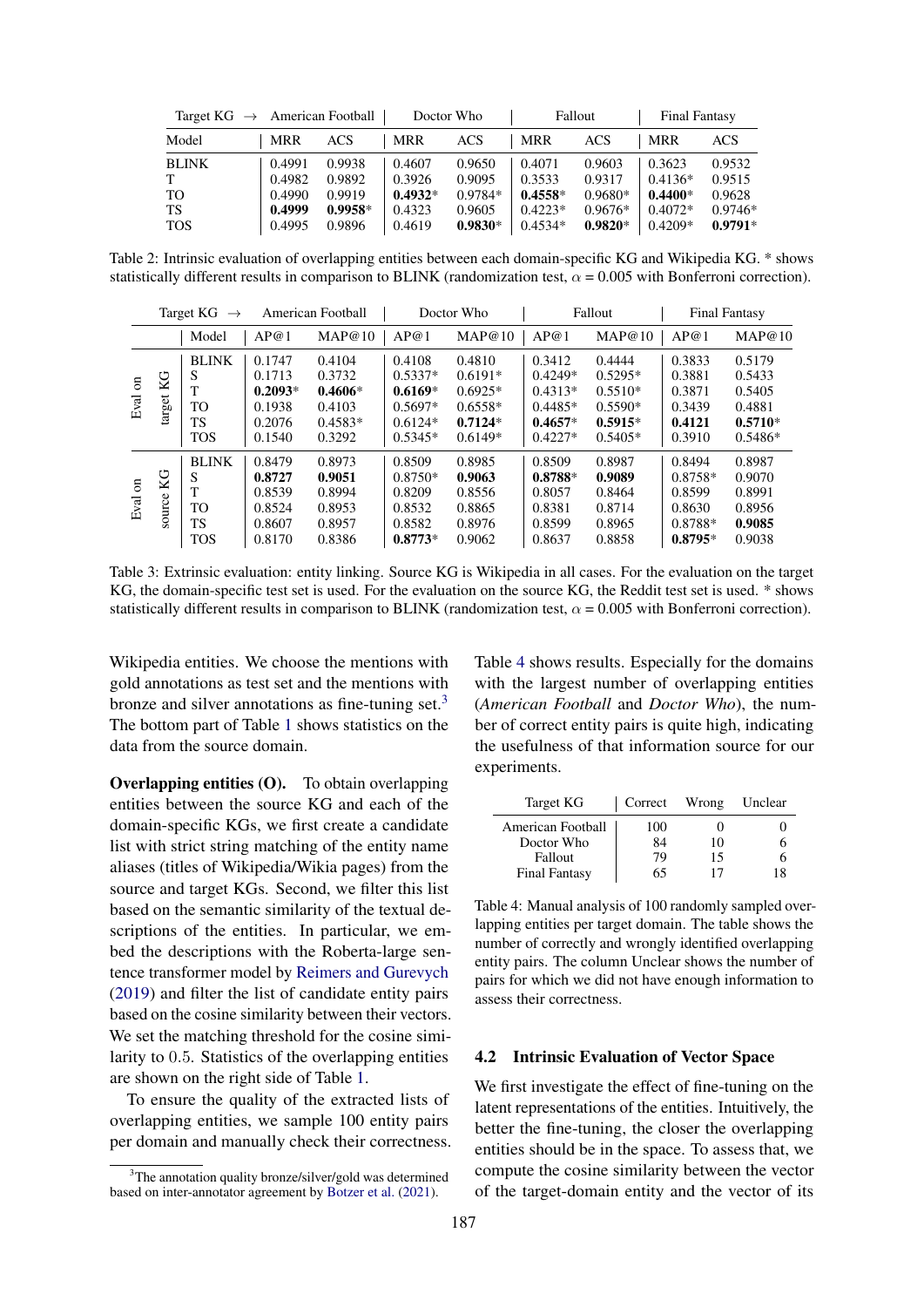counter entity from the source KG for each pair in the list of overlapping entities and aggregate the results to the *Average Cosine Similarity (ACS)*. Thus, ACS reflects the average of cosine similarities between overlapping entities.

In addition, we assess the rank of the counter entity in the list of nearest neighbors in the vector space for each entity of the list of overlapping entities. Ideally, the counter entity should have a high rank. We evaluate this with the *Mean Reciprocal Rank (MRR)*, a measure from information retrieval.

Table [2](#page-3-2) compares the embeddings generated by our models to the embeddings generated by the baseline model (BLINK) in the four domains. Most fine-tuning configurations outperform the baseline model. This shows the value of fine-tuning for the joint vector space in general. For all domains except for *American Football*, MRR and ACS are enhanced up to 7.77% and 2.59%, respectively, with fine-tuning on overlapping entities (O) providing most performance gains. For *American Football*, the results are closer to the baseline and fine-tuning on overlapping entities (O) does not enhance performance compared to fine-tuning on source and target data (TS). This could be explained by the larger number of overlapping entities in this domain (see Table [1\)](#page-2-4). In general, the results show that fine-tuning on target data only (T) is not sufficient and especially fine-tuning on overlapping entities (O) helps improving the vector space.<sup>[4](#page-4-0)</sup>

#### <span id="page-4-1"></span>4.3 Entity Linking Results

To evaluate entity linking, we use the standard measures of *average precision for the top-1* entity (*AP@1*) and the *mean average precision for the top-10* entities (*MAP@10*).

In the upper part of Table [3,](#page-3-3) we report the results of applying the fine-tuned models to a set of unseen documents with entities from the different target domains. As shown in the table, fine-tuning outperforms BLINK. Interestingly, even fine-tuning on source entities (S) helps in three out of four domains when evaluating on the target KG. Training on both target and source KG entities (TS) achieves the best performance for all domains with an increase of up to 20% in both MAP and AP measures. Including overlapping entities does not further enhance the performance. An explanation for this could be that the entity linking system does not rely on the candidate generation step alone (which requires a good joint vector space) but in addition uses a cross-encoder in the candidate ranking step that re-evaluates each pair of mention and candidate entity, taking the combination of their contexts into account.

In order to ensure that the fine-tuned model still performs well on mentions of entities from the source KG, we also evaluate it on the test data from Reddit. The results can be found in the bottom part of Table [3.](#page-3-3) Fine-tuning on the source KG only (S) improves the baseline system BLINK as expected. In contrast, fine-tuning on the target KG only (T) harms the performance on the source KG test set a bit. When the model is trained on a combination of entities from both target and source KGs (TS/TOS), performance on the source-KG test set is enhanced in most cases.

With respect to our research questions, we can conclude that *a combination of data with mentions linked to entities from both the source and the target KG* is most suited for fine-tuning and that *especially adding training data from the source-domain KG* avoids performance loss on the source domain. With this fine-tuning setup, we obtain a robust system that can link mentions to both source and targetdomain KGs at the same time.

### 5 Conclusion

In this paper, we presented a systematic investigation of extending an entity linking system to a new domain by creating a joint vector space. Our results showed that it is helpful to add data from both the source domain and the target domain. While an additional supervision on entities that appear in both knowledge graphs improves the quality of the vector space, it has less impact on the downstream task of entity linking. Additional data linked to the source-domain KG avoids performance loss on the general domain and is, thus, especially useful to achieve a system that can link mentions to both source and target-domain KGs at the same time.

# Acknowledgments

We would like to thank Dietrich Klakow, the members of the BCAI NLP&KRR research group and the anonymous reviewers for their helpful comments.

<span id="page-4-0"></span> $4$ Note that the dataset used for fine-tuning on O is the same that we use for the intrinsic evaluation. The reason is that we only aim at analyzing the effects of fine-tuning on the overlapping entities in the joint vector space without the necessity for generalization to an unseen dataset. The effects on the unseen test sets for entity linking are described in Section [4.3.](#page-4-1)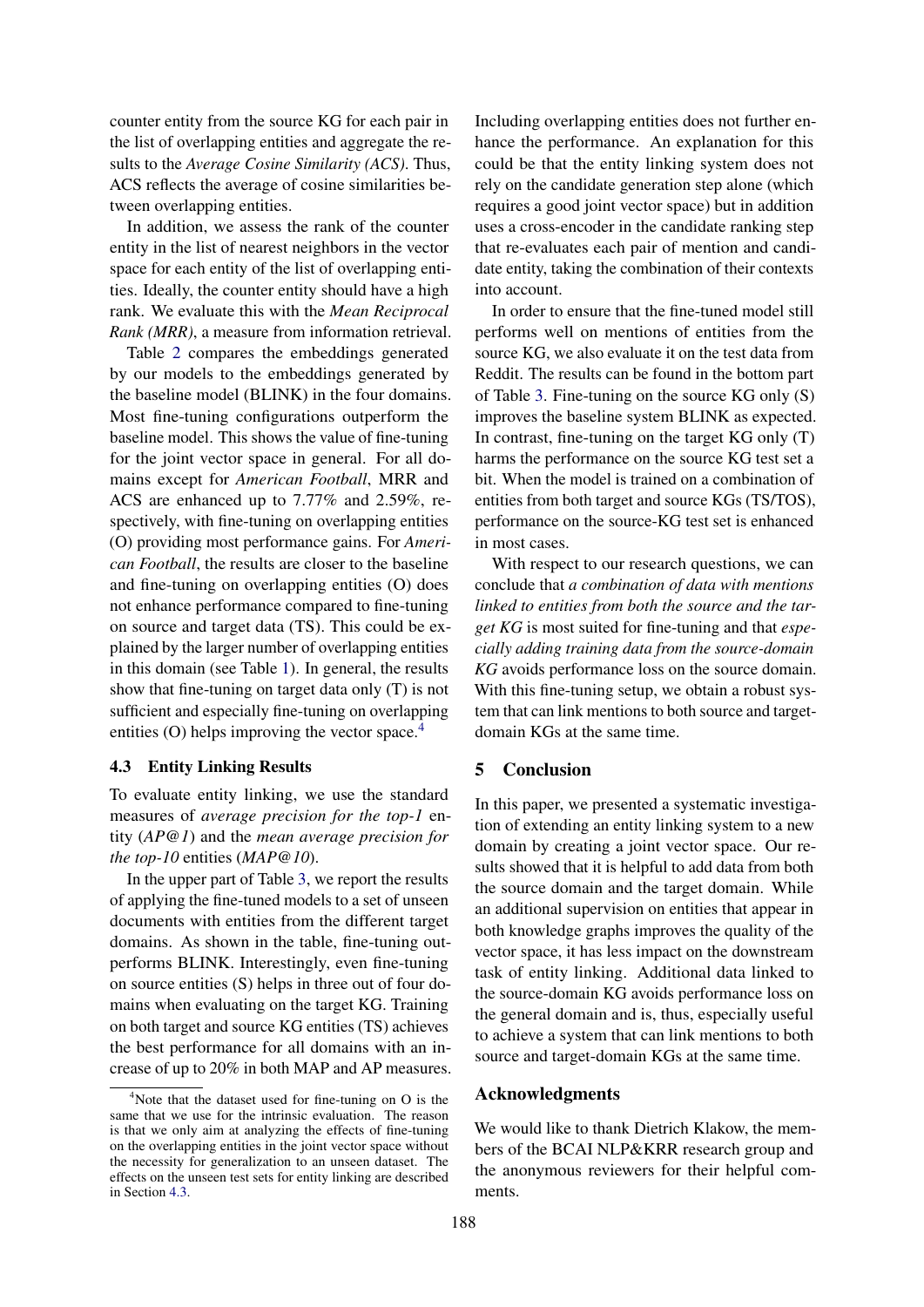# References

- <span id="page-5-15"></span>Nicholas Botzer, Yifan Ding, and Tim Weninger. 2021. [Reddit entity linking dataset.](https://doi.org/https://doi.org/10.1016/j.ipm.2020.102479) *Information Processing & Management*, 58(3).
- <span id="page-5-11"></span>Jacob Devlin, Ming-Wei Chang, Kenton Lee, and Kristina Toutanova. 2019. [BERT: Pre-training of](https://doi.org/10.18653/v1/N19-1423) [deep bidirectional transformers for language under](https://doi.org/10.18653/v1/N19-1423)[standing.](https://doi.org/10.18653/v1/N19-1423) In *Proceedings of the 2019 Conference of the North American Chapter of the Association for Computational Linguistics: Human Language Technologies, Volume 1 (Long and Short Papers)*, pages 4171–4186, Minneapolis, Minnesota. Association for Computational Linguistics.
- <span id="page-5-9"></span>Matthew Francis-Landau, Greg Durrett, and Dan Klein. 2016. [Capturing semantic similarity for entity link](https://doi.org/10.18653/v1/N16-1150)[ing with convolutional neural networks.](https://doi.org/10.18653/v1/N16-1150) In *Proceedings of the 2016 Conference of the North American Chapter of the Association for Computational Linguistics: Human Language Technologies*, pages 1256–1261, San Diego, California. Association for Computational Linguistics.
- <span id="page-5-4"></span>Nitish Gupta, Sameer Singh, and Dan Roth. 2017. [En](https://doi.org/10.18653/v1/d17-1284)[tity linking via joint encoding of types, descriptions,](https://doi.org/10.18653/v1/d17-1284) [and context.](https://doi.org/10.18653/v1/d17-1284) In *Proceedings of the 2017 Conference on Empirical Methods in Natural Language Processing, EMNLP 2017, Copenhagen, Denmark, September 9-11, 2017*, pages 2681–2690. Association for Computational Linguistics.
- <span id="page-5-7"></span>Zhengyan He, Shujie Liu, Mu Li, Ming Zhou, Longkai Zhang, and Houfeng Wang. 2013. [Learning entity](https://aclanthology.org/P13-2006) [representation for entity disambiguation.](https://aclanthology.org/P13-2006) In *Proceedings of the 51st Annual Meeting of the Association for Computational Linguistics (Volume 2: Short Papers)*, pages 30–34, Sofia, Bulgaria. Association for Computational Linguistics.
- <span id="page-5-2"></span>Michael A. Hedderich, Lukas Lange, Heike Adel, Jannik Strötgen, and Dietrich Klakow. 2021. [A survey](https://doi.org/10.18653/v1/2021.naacl-main.201) [on recent approaches for natural language process](https://doi.org/10.18653/v1/2021.naacl-main.201)[ing in low-resource scenarios.](https://doi.org/10.18653/v1/2021.naacl-main.201) In *Proceedings of the 2021 Conference of the North American Chapter of the Association for Computational Linguistics: Human Language Technologies*, pages 2545–2568, Online. Association for Computational Linguistics.
- <span id="page-5-3"></span>Johannes Hoffart, Mohamed Amir Yosef, Ilaria Bordino, Hagen Fürstenau, Manfred Pinkal, Marc Spaniol, Bilyana Taneva, Stefan Thater, and Gerhard Weikum. 2011. [Robust disambiguation of named entities in](https://aclanthology.org/D11-1072) [text.](https://aclanthology.org/D11-1072) In *Proceedings of the 2011 Conference on Empirical Methods in Natural Language Processing*, pages 782–792, Edinburgh, Scotland, UK. Association for Computational Linguistics.
- <span id="page-5-13"></span>Samuel Humeau, Kurt Shuster, Marie-Anne Lachaux, and Jason Weston. 2020. [Polyencoders: Architec](https://openreview.net/forum?id=SkxgnnNFvH)[tures and pre-training strategies for fast and accurate](https://openreview.net/forum?id=SkxgnnNFvH) [multisentence scoring.](https://openreview.net/forum?id=SkxgnnNFvH) In *8th International Conference on Learning Representations, ICLR 2020*, Addis Ababa, Ethiopia.
- <span id="page-5-10"></span>Nikolaos Kolitsas, Octavian-Eugen Ganea, and Thomas Hofmann. 2018. [End-to-end neural entity linking.](https://doi.org/10.18653/v1/K18-1050) In *Proceedings of the 22nd Conference on Computational Natural Language Learning*, pages 519–529, Brussels, Belgium. Association for Computational Linguistics.
- <span id="page-5-5"></span>Lajanugen Logeswaran, Ming-Wei Chang, Kenton Lee, Kristina Toutanova, Jacob Devlin, and Honglak Lee. 2019. [Zero-shot entity linking by reading entity de](https://doi.org/10.18653/v1/P19-1335)[scriptions.](https://doi.org/10.18653/v1/P19-1335) In *Proceedings of the 57th Annual Meeting of the Association for Computational Linguistics*, pages 3449–3460, Florence, Italy. Association for Computational Linguistics.
- <span id="page-5-1"></span>Yasumasa Onoe and Greg Durrett. 2020. [Fine-grained](https://aaai.org/ojs/index.php/AAAI/article/view/6380) [entity typing for domain independent entity linking.](https://aaai.org/ojs/index.php/AAAI/article/view/6380) In *Proceedings of the AAAI Conference on Artificial Intelligence*, pages 8576–8583, New York, NY, USA. AAAI Press.
- <span id="page-5-12"></span>Matthew E. Peters, Mark Neumann, Robert Logan, Roy Schwartz, Vidur Joshi, Sameer Singh, and Noah A. Smith. 2019. [Knowledge enhanced contextual word](https://doi.org/10.18653/v1/D19-1005) [representations.](https://doi.org/10.18653/v1/D19-1005) In *Proceedings of the 2019 Conference on Empirical Methods in Natural Language Processing and the 9th International Joint Conference on Natural Language Processing (EMNLP-IJCNLP)*, pages 43–54, Hong Kong, China. Association for Computational Linguistics.
- <span id="page-5-16"></span>Nils Reimers and Iryna Gurevych. 2019. [Sentence-](https://doi.org/10.18653/v1/D19-1410)[BERT: Sentence embeddings using Siamese BERT](https://doi.org/10.18653/v1/D19-1410)[networks.](https://doi.org/10.18653/v1/D19-1410) In *Proceedings of the 2019 Conference on Empirical Methods in Natural Language Processing and the 9th International Joint Conference on Natural Language Processing (EMNLP-IJCNLP)*, pages 3982–3992, Hong Kong, China. Association for Computational Linguistics.
- <span id="page-5-0"></span>Özge Sevgili, Artem Shelmanov, Mikhail Arkhipov, Alexander Panchenko, and Chris Biemann. 2021. [Neural entity linking: A survey of models based on](https://arxiv.org/abs/2006.00575) [deep learning.](https://arxiv.org/abs/2006.00575) *arXiv:2006.00575*.
- <span id="page-5-8"></span>Yaming Sun, Lei Lin, Duyu Tang, Nan Yang, Zhenzhou Ji, and Xiaolong Wang. 2015. [Modeling mention,](https://doi.org/https://dl.acm.org/doi/10.5555/2832415.2832435) [context and entity with neural networks for entity](https://doi.org/https://dl.acm.org/doi/10.5555/2832415.2832435) [disambiguation.](https://doi.org/https://dl.acm.org/doi/10.5555/2832415.2832435) In *Proceedings of the 24th International Conference on Artificial Intelligence, IJCAI 2015)*, page 1333–1339, Buenos Aires, Argentina. AAAI Press.
- <span id="page-5-14"></span>Yogarshi Vyas and Miguel Ballesteros. 2021. [Linking](https://doi.org/10.18653/v1/2021.naacl-main.65) [entities to unseen knowledge bases with arbitrary](https://doi.org/10.18653/v1/2021.naacl-main.65) [schemas.](https://doi.org/10.18653/v1/2021.naacl-main.65) In *Proceedings of the 2021 Conference of the North American Chapter of the Association for Computational Linguistics: Human Language Technologies, NAACL-HLT 2021, Online, June 6-11, 2021*, pages 834–844. Association for Computational Linguistics.
- <span id="page-5-6"></span>Ledell Wu, Fabio Petroni, Martin Josifoski, Sebastian Riedel, and Luke Zettlemoyer. 2020. [Scalable zero](https://doi.org/10.18653/v1/2020.emnlp-main.519)[shot entity linking with dense entity retrieval.](https://doi.org/10.18653/v1/2020.emnlp-main.519) In